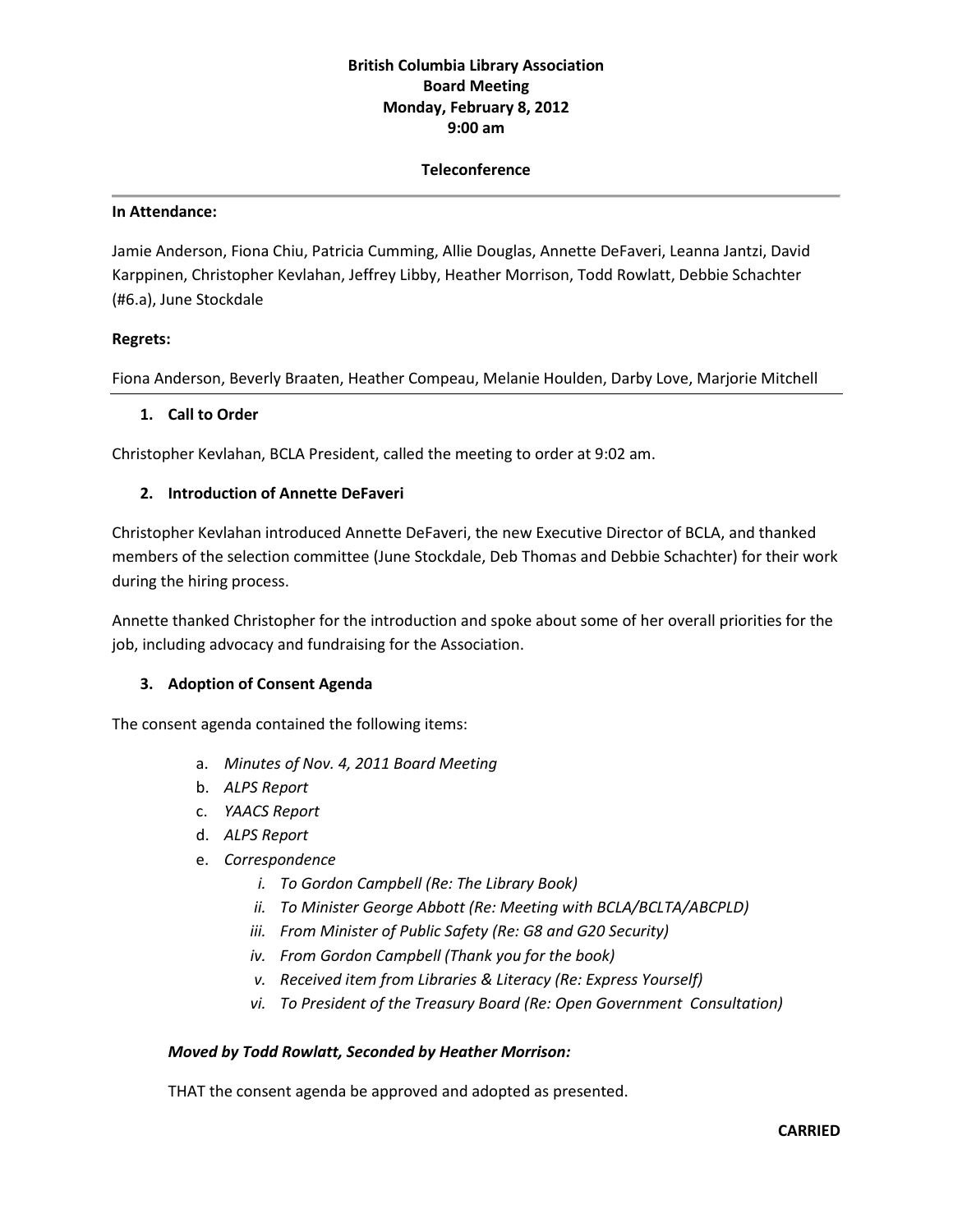## **4. Adoption of Regular Agenda**

#### *Moved by Patricia Cumming, Seconded by June Stockdale:*

THAT the regular agenda be approved as presented.

**CARRIED**

## **5. Verbal Reports**

# a. *Presidents' Report*

Christopher Kevlahan reported on the work of the HR Committee during the process to select a new Executive Director. He also reported on events he'd attended, including a meeting of ALPS, a winter social event for LTAIG members and a YAACS event. Darby Love is stepping down as chair of YAACS. Tara Williston, current vice-chair, will assume the position of section chair.

The Communications committee met at the end of November, and it decided to divide into two groups, one focusing on communication protocols and the other on communication tools.

A SLAIS student will undertake work to update the BCLA website as part of a work experience project and the HR committee will next work on Allie Douglas' contract.

b. *Executive Director's Report*

Annette DeFaveri reported on her priorities in the short term with a focus on learning the internal operations of the Association.

## c. *Mentorship Program Update*

Patricia Cumming provided an update on the mentorship program, which will be launched at the conference in May. An information session on the program will take place at SLAIS.

d. *Conference Report*

Allie Douglas provided the report on behalf of Shannon Stumph, the conference coordinator. The conference website has been updated with the latest information.

## **6. Business Arising**

a. *Treasurer's Report*

Debbie Schachter, BCLA Treasurer, provided a financial report for the period ending November 30, which shows positive revenue over expenses. She also reviewed the 2012 budget, which was approved in the fall, and which is expected to lead to a deficit due to the transition of database administration revenue to the BC Libraries Cooperative.